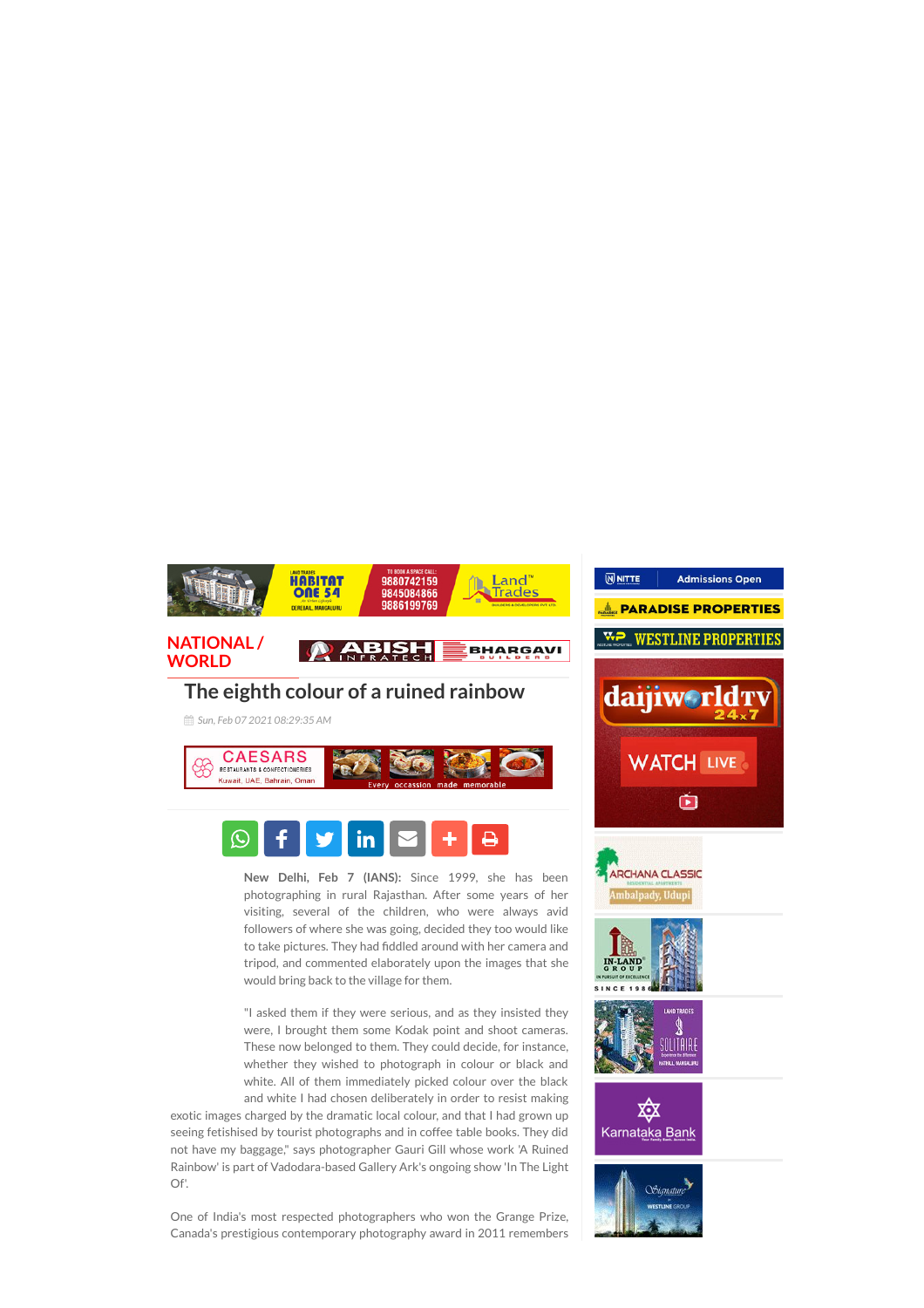how the children in Barmer were excited and enthusiastic, and photographed widely, from inside their homes to out in the fields. In the process of learning, they made 'mistakes'. "On one occasion they were horrified to see flashes of light streaked across the images I brought them... the photographer had accidentally opened the back of the camera and exposed the film to light. No one would claim the Ølm as theirs, and it was discarded as there was no use for it... it was kharaab, failed or ruined... I kept it in my bag."

Years later, in 2010, when she was editing her own contact sheets for the exhibition titled 'Notes from the Desert', Gill found those rolls. She looked at them anew, and was moved to see long familiar faces and places appear in the photographs, wondering which particular child had made the images, and at the precise exchange that might have occurred at that moment.

"I thought about photography, and how despite all of its superior claims to representing the truth, even completely undoctored images offer only a subjective narrative -- this particular one quite different from my own, therefore there are as many possible narratives as individuals. As with life, the medium of technology introduces its own presence through chance and accidents.

"I played with the prints, and when I looked at them again, the ruined images had formed an unexpected rainbow -- A Ruined Rainbow. I decided to include this in my solo show, 'Notes from the Desert', as a strategy, to disrupt and question my overarching self created narrative."

This Delhi-based photographer, who completed her MFA in photography at Stanford University feels that it might be the interplay between so called reality, and our inherent subjectivity that keeps her fascinated towards the medium. "Everything seemingly 'out there' is in fact coming from me, despite the play of appearances," she adds.

For someone who has employed photography to document lives of her friends and families living abroad ('The Americans'), worked on 'The 1984 Notebooks', an example of using photography as a memory practice besides multiple projects like 'The Mark on the Wall', 'Jannat', 'Balika Mela' and 'Birth Series', Gill who had been resisting joining Instagram for a long time, and did that recently, says, "For years, photographer friends had urged me to join, but somehow I never had the time and also feared getting addicted to social media, putting pictures out on the fly without the necessary mental processing time. But at the start of the lockdown, when the quiet descended, I decided to give it a try. I thought it might provide a certain discipline, and help me better see so-called ordinary things around me. Photography often does that."

Ask her if it was a conscious decision to photograph Nizamuddin East (where she resides) as she recently revisited her series 'Nizamuddin at Night' during the lockdown, and Gill cites what she wrote in 'Civil Lines' in 2010. "Well, it was more accessible as I live here. In fact I wrote about it in Civil Lines in 2010: I started to photograph my neighbourhood in the year 2005. Returning home late at night, I would notice things that I didn't in the day. Lit up by streetlights, house lights and moonlight, sometimes diffused by the rain and fog, Nizamuddin became another place. One of the first pictures I took was of a white van. Its precise location on the road, its mysterious alignment with the shadows imprinted on it, transformed it from an ordinary van into another creature altogether. It was as if I had passed through a door into another world. Sometimes, I imagine a conversation between the two halves of Nizamuddin: theWest side which houses Baba Auliya's shrine; a piece of old Delhi in New Delhi, alive with qawwali singing, pilgrims, beggars, tourists, migrants, butcher shops, filth and prayer -- and the genteel East side, with Humayun's tomb; grand, isolated and austere. The Saint and the Emperor."

"In retrospect, I think I was doing the East a slight disservice here; indeed, it is often eclipsed by the vitality of the West. The East has some very romantic old homes, initially built by refugees, full of humility and elegance. Many are now being razed to the ground and converted to nondescript builder flats, so it also reflects the city at large. There is Arab ki Sarai, the most beautiful gate in India perhaps, from which the last Mughal emperor, the poet Bahadur Shah Zafar, was brought out when he was captured by the British. It has had